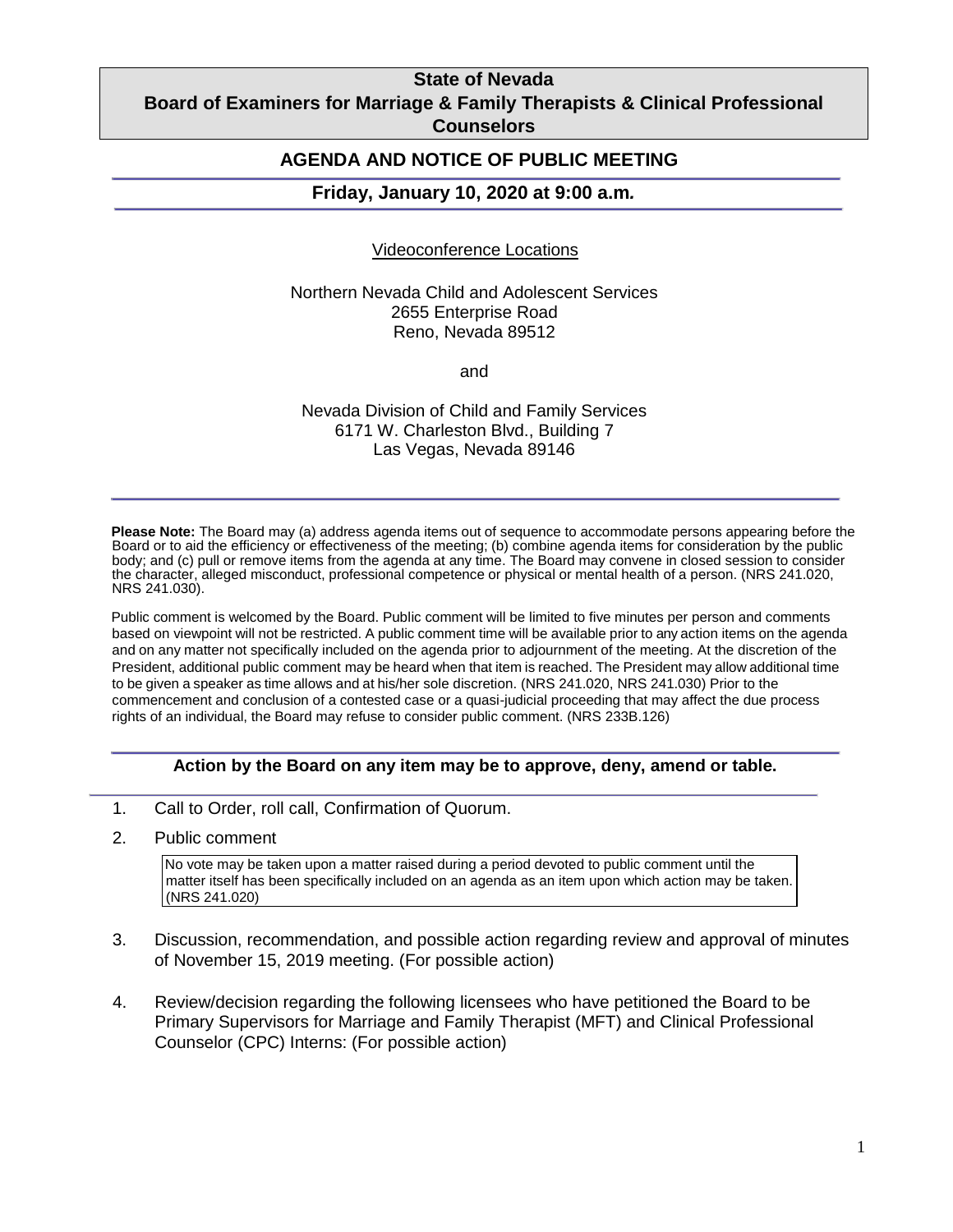| <b>Supervision Applicant</b> | <b>AAMFT Approved</b><br>Supervisor/Supervisor<br><b>Candidate or CCE</b><br><b>Approved Certificate/</b><br><b>Supervisor Course</b> | <b>Transcript of 45-hour</b><br>Graduate-level<br><b>Supervision Course</b> | <b>Mentor Signature of</b><br><b>Supervisory</b><br><b>Experience</b> | <b>Mentor Contract</b> |
|------------------------------|---------------------------------------------------------------------------------------------------------------------------------------|-----------------------------------------------------------------------------|-----------------------------------------------------------------------|------------------------|
| Mary Teachout, CPC           | No                                                                                                                                    | Yes                                                                         | Yes                                                                   | No.                    |
| Janet Nordine, MFT           | Yes                                                                                                                                   | N/A                                                                         | Yes                                                                   | Yes                    |
| Cynthia Osburn, MFT          | Yes                                                                                                                                   | N/A                                                                         | N/A                                                                   | N/A                    |
| Gina Flores-O'Toole,<br>MFT  | Yes                                                                                                                                   | N/A                                                                         | Yes                                                                   | Yes                    |

- 5. Misty Guantonio petitions the board to approve a secondary supervisor's contract.
- 6. Vendor review of InLumon's contract and non-performance (For discussion/possible action)
- 7. Lynne Smith petitions the board to reinstate board member per diems for board meetings (For discussion/possible action)
- 8. Marta Wilson petitions the board to review options for testing for licensure (For discussion/ possible action)
- 9. Disciplinary Matter Recommendation for Dismissal (For possible action)
	- a. Case No. NV12MFT003
	- b. Case No. NV12MFT004
- 10. Report from President (Advisement)
- 11. Report from Treasurer (Advisement)
- 12. Report from Executive Director (Advisement)
- 13. Report from Complaints Investigator (Advisement)
- 14. Report from Senior Deputy Attorney General
- 15. Board member comments
- 16. Discussion regarding future agenda items and future meeting dates:
	- a. Friday, February 21<sup>st</sup> @ 9:00 AM
	- b. Friday, March  $20<sup>th</sup>$  @ 9:00 AM
- 17. Public comment.

No vote may be taken upon a matter raised during a period devoted to public comment until the matter itself has been specifically included on an agenda as an item upon which action may be taken. (NRS 241.020)

18. Adjournment (For possible action)

Anyone desiring additional information including meeting materials may contact Dr. Lynne Smith at 702-486-7388. Meeting materials are also available for download from the Board website at [http://marriage.nv.gov](http://marriage.nv.gov/) or can be picked up at the following location: 7324 W. Cheyenne Avenue, Suite #9, Las Vegas, NV 89129.

The Board is pleased to make reasonable accommodations for members of the public who are disabled and wish to attend the meeting. If special arrangements for the meeting are necessary, please notify the Board office at 702-486-7388; or fax 702-486-7258 no later than 48 hours prior to the meeting. Requests for special arrangements made after this time frame cannot be guaranteed.